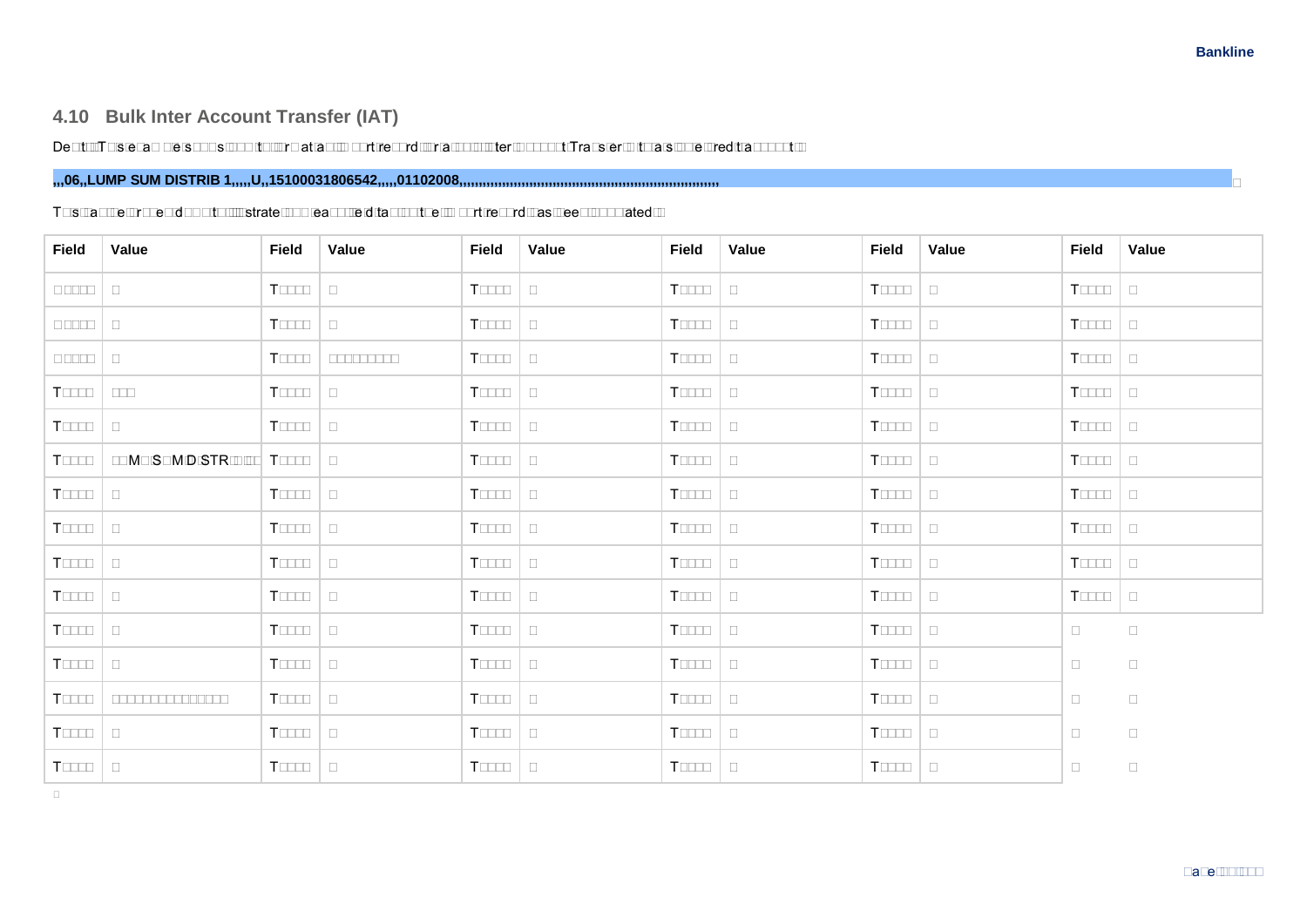- T001 (Record type) and T002 (Template indicator) The value '06' in field T001 identifies the payment type as, 'bulk list debit'. A value has not been populated in field T002. This means that the import is for a payment from a bulk list
- T003 (Template reference) The value 'LUMP SUM DISTRIB 1' identifies the bulk list from which the bulk Inter Account Transfer will be made from
- T008 (Priority) This field does not need to be populated for the import of a bulk IAT. The type of bulk payment is known from the 'bulk list reference' populated in field T003 (Template reference)
- T010 (Debit account identifier) The value '15100031806542' is a UK Sterling account with sort code 15-10-00 and account number 31806542. No dashes or spaces are required when entering the sort code, or between the sort code and account number. The debit account must be a valid account as registered to that customer in Bankline
- T015 (Execution Date) The value '01102006' equates to 1 October 2008
- T034 (Beneficiary reference) This field should not be populated for a debit bulk Inter Account Transfer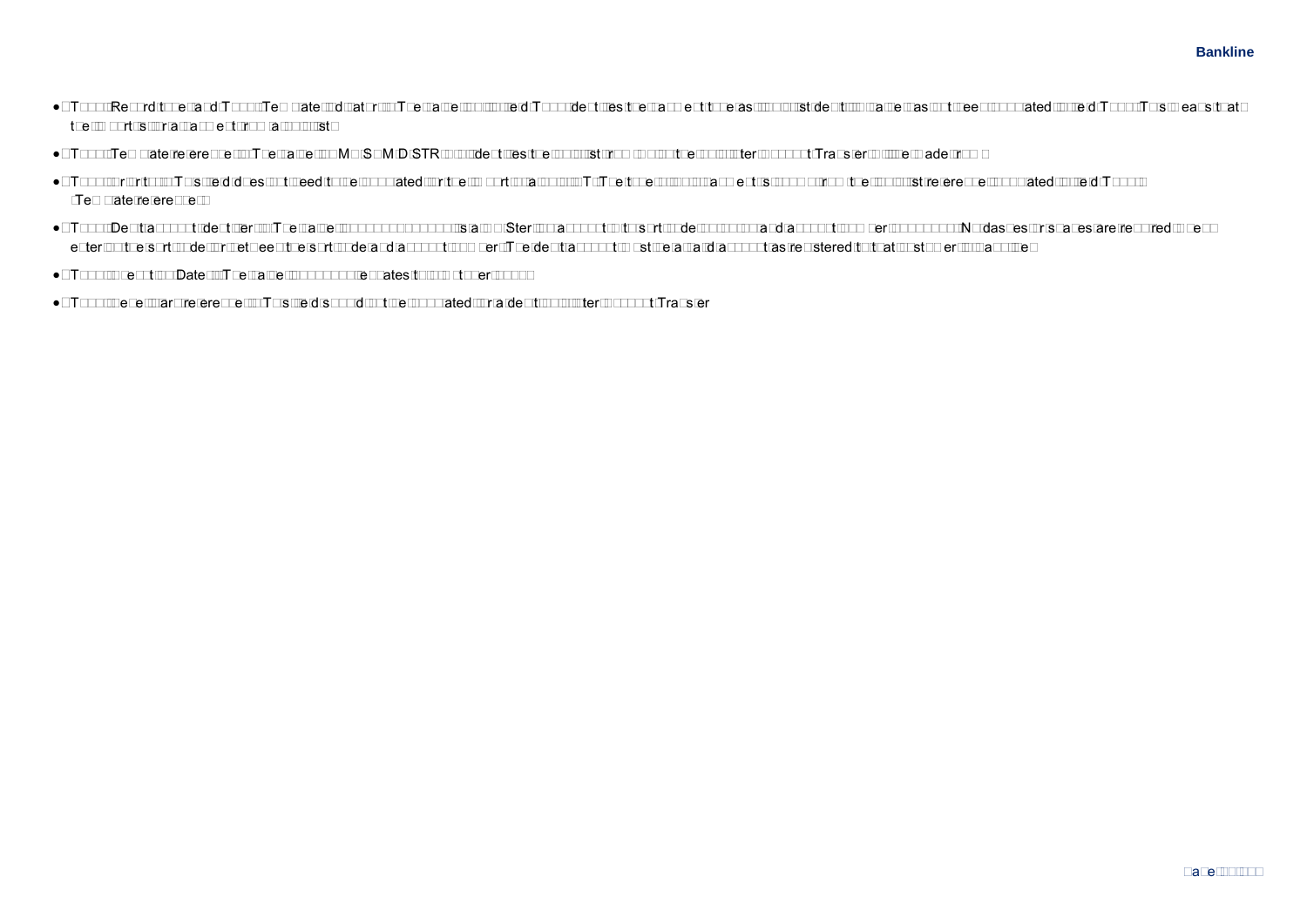## **Credit**

When importing a bulk Inter Account Transfer debit, one or more consecutive bulk Inter Account Transfer credits must be imported at the same time. This is because each bulk Inter Account Transfer must have at least one beneficiary.

**,,,07,,,,,,,,,,,,GBP,1566.23,,,,,,,,151000,,,,,,31803654,,,,,,NARRATIVE 3,,,,,,,,,,,,,,,,,,,,,,,,,,,,,,,,,,,,,,,,,,,,,,,,**

This can be broken down to illustrate how each field tag on the import record has been populated.

| <b>Field</b> | <b>Value</b> | <b>Field</b> | Value      | <b>Field</b> | Value       | <b>Field</b> | Value | <b>Field</b> | Value | Field | Value |
|--------------|--------------|--------------|------------|--------------|-------------|--------------|-------|--------------|-------|-------|-------|
| H001         |              | T013         | <b>GBP</b> | T028         | 31803654    | T043         |       | T058         |       | T073  |       |
| H002         |              | T014         | 1566.23    | T029         |             | T044         |       | T059         |       | T074  |       |
| H003         |              | T015         |            | T030         |             | T045         |       | T060         |       | T075  |       |
| T001         | 07           | T016         |            | T031         |             | T046         |       | T061         |       | T076  |       |
| T002         |              | T017         |            | T032         |             | T047         |       | T062         |       | T077  |       |
| T003         |              | T018         |            | T033         |             | T048         |       | T063         |       | T078  |       |
| T004         |              | T019         |            | T034         | NARRATIVE 3 | T049         |       | T064         |       | T079  |       |
| T005         |              | T020         |            | T035         |             | T050         |       | T065         |       | T080  |       |
| T006         |              | T021         |            | T036         |             | T051         |       | T066         |       | T081  |       |
| T007         |              | T022         | 151000     | T037         |             | T052         |       | T067         |       | T082  |       |
| T008         |              | T023         |            | T038         |             | T053         |       | T068         |       |       |       |
| T009         |              | T024         |            | T039         |             | T054         |       | T069         |       |       |       |
| T010         |              | T025         |            | T040         |             | T055         |       | T070         |       |       |       |
| T011         |              | T026         |            | T041         |             | T056         |       | T071         |       |       |       |
| T012         |              | T027         |            | T042         |             | T057         |       | T072         |       |       |       |